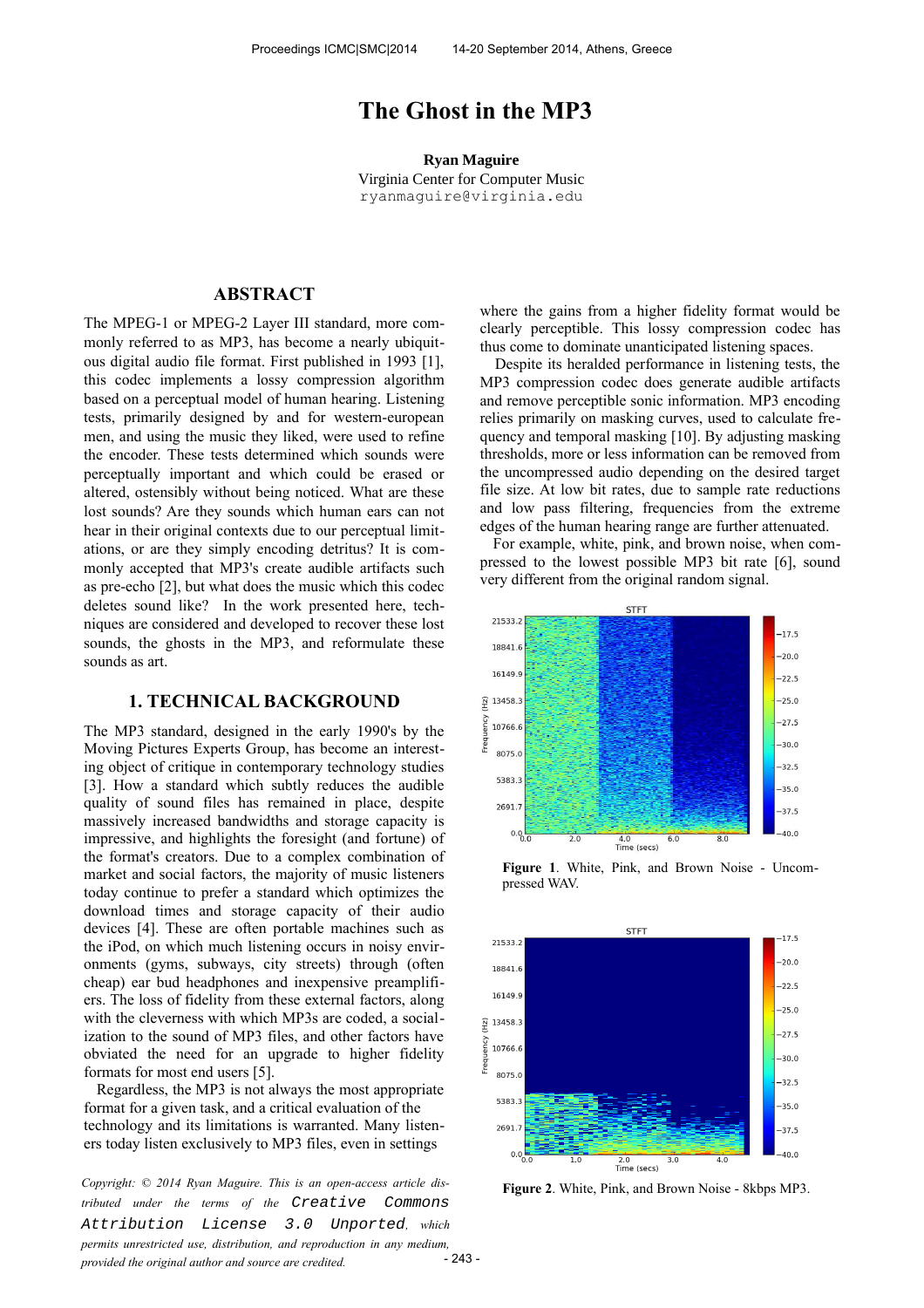In comparison, low-frequency sine tones sound quite good as an MP3 encoded at 320kbps MP3. Still, some material has been left behind– acoustic information which is mostly unheard in it's original context.



**Figure 3**. Sine Tone Chords – Uncompressed WAV.



**Figure 4**. Sine Tone Chords – 320kbps MP3.



**Figure 5**. Sine Tone Chords – 320kbps MP3 "Ghost".

# **2. GHOST HUNTING**

In seeking to capture the sounds lost to MP3 compression there are multiple possible approaches that seem theoretically feasible. From a simple technique such as phase inversion to something as complex as developing a new codec– the inverse mp3, if you will. The approach I will detail here falls somewhere between these two.

 I have opted to work in the frequency domain as opposed to the time domain in the experiments outlined below. Attempts at achieving a similar result with the time domain signal have been unsuccessful. I speculate that this is due to quantization and phase estimation differences between the MP3 and the original uncompressed audio, leading a time-domain phase inversion algorithm to be insufficient for the task at hand.

 Working in Python and using the Bregman, pyo, and pydub libraries, along with the LAME MP3 encoder, I begin with an uncompressed WAV file and save it as an MP3 file, 128kbps in this example, which sounds quite similar to the original.



**Figure 6**. Tom's Diner – Verse 1 – Uncompressed WAV.



Figure 7. Tom's Diner – Verse  $1 - 128$ kbps MP3.

 I then take the Fast Fourier Transform of both files, first saving the now compressed MP3 in the same uncompressed format as the original so that the two can be directly compared. In my implementation, I have used both the STFT and constant-q transform for this step, though the discrete cosine transform or other transforms could be used as well. With both sound files now represented as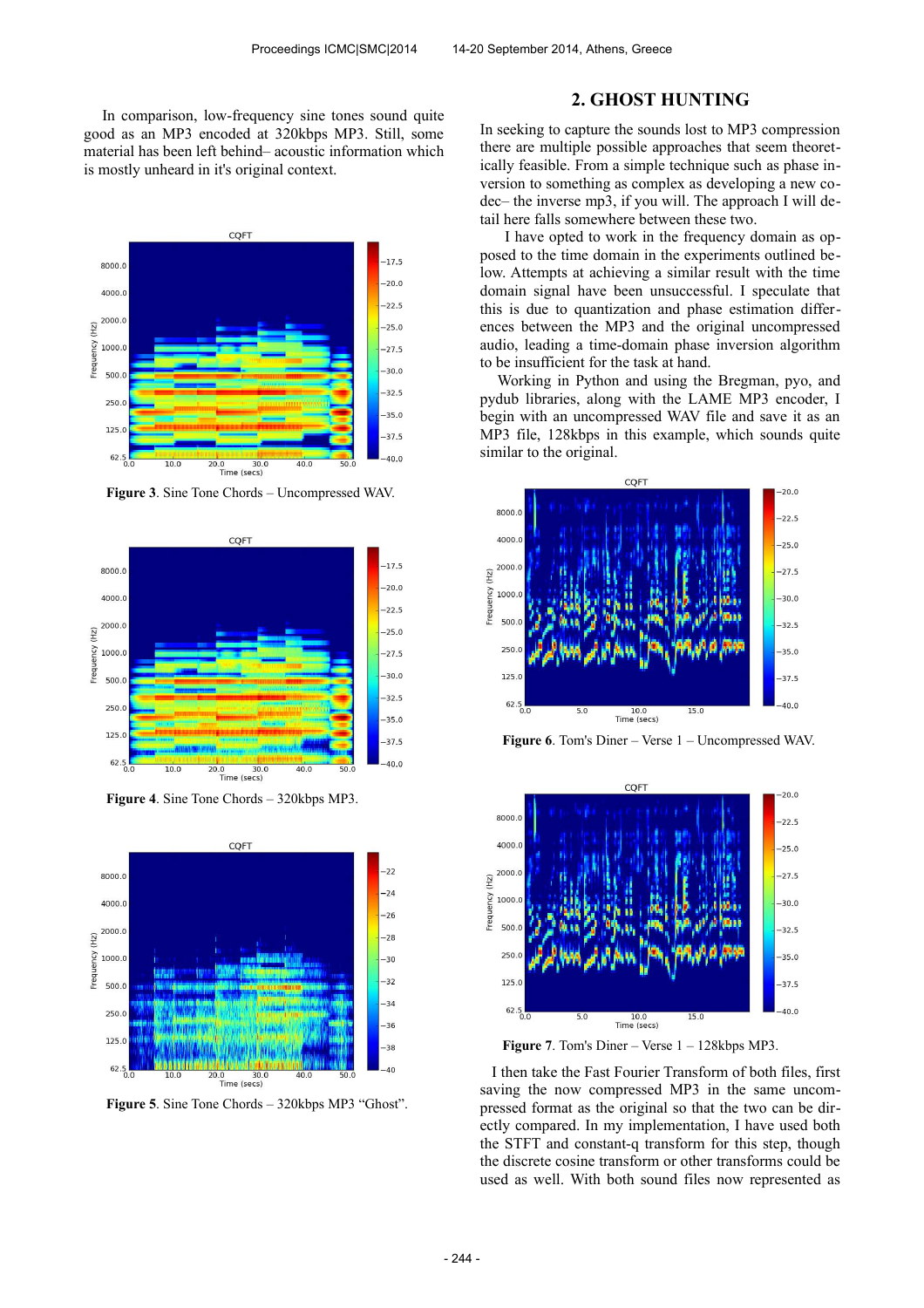adjacent time-frequency matrices, I compare the two files, bin by bin, taking the differences.

 Where the two files are the same or similar, the information in the original audio has been largely preserved in the MP3. However, corresponding time-frequency bins which differ significantly between the two files betray spots where information has been altered or deleted. Where this is the case, we can store the difference between these two files in a new array of equal size to the originals.

 Two possible ways forward emerge here: we can either resynthesize the new matrix directly using an inverse transform or, we can zero the corresponding bins in the original uncompressed file where the difference is null or near-null, i.e.- using the MP3 as a mask on the original file. In the work here, I have utilized both techniques to provide a variety of sonic material with which to compose. The sonic differences between these approaches is discussed below.

 Each approach returns distinct, though related, sounds. What's more, in both cases, the STFT and inverse STFT involve phase estimation, and different ways of handling this also lead to slightly different results. Other variables include altering the bit and sample rates, and of course the various transform settings such as hop size, window size, etc. Worth noting is that 96 & 128kbps MP3's were used as the "high quality" controls in the original listening tests, while 64kbps were used as "low quality" [4].

 In the compositional work detailed below, I have utilized the more recent 320 kbps standard for aesthetic reasons. Higher bit rates generated less information, however the material which is acquired is generally more distinct from the original sound file than the material acquired using low bit rate MP3's. The reason for this is simple– low bit rate MP3's delete more of the original audio file and thus, these artifacts more closely resemble the original sonically. Higher bit rate MP3's erase less content and this material is thus noticeably different from the original file, being only a carefully curated fraction of the original content.



**Figure 8.** Tom's Diner – Verse  $1 - 128k$ bps MP3 "Ghost".

# **3. ARTISTIC BACKGROUND**

As previously stated, the MP3 codec was refined using listening tests designed by and for primarily white, male, western-european audio engineers and featuring the music they chose. In a sense, each of these songs acts as a resonant filter for every file encoded in the MP3 format. Tom's Diner by Suzanne Vega, Fast Car by Tracy Chapman, a Haydn Trumpet concerto... these songs carved out the space of sounds that could be successfully encoded as MP3's. To that end, these songs represent a kind of best-case scenario for an MP3 encoding. If anything can be encoded well by this format, it should be these files. And yet these files still leave a residue behind when encoded to MP3. Exploring these sounds helps to define a boundary case for MP3 salvaging.

 Further, if the perceptual model on which MP3 encoding is based is to be taken at face value, then these lost sounds are sounds which human ears should not be able to hear in the first place. Thus, by finding the "ghosts" in the MP3, we are finding not only the sounds which are deleted by the encoding process, but also uncovering sounds which previously could not be heard in their original context. The MP3 codec becomes a type of sonic-archeological tool by which we can uncover sounds from recorded history which exist acoustically in recorded media but previously were inaccessible to our perception due to the limitations of our auditory systems.

 These concepts exist at the intersection of ideas from both glitch and plunderphonics. Glitch artists focus on digital noise and mechanical error as the substance of their compositions [7]. In contrast, this project examines the negative space of MP3 compression, rather than focussing directly on its sonic artifacts. Further, by salvaging and reworking material from popular culture, this music joins a lineage of sounding art offering cultural commentary, such as John Oswald's famous Plunderphonics project [8], and more recent mash-up culture [9].

# **4. COMPOSITIONAL TECHNIQUES**

#### **4.1 moDernisT**

As a preliminary foray into codec ghost composition, I am creating a series of pieces based on the songs used in the original MP3 listening tests. As a preliminary, I'd like to briefly discuss my treatment of Tom's Diner. I begin by analyzing the song structure, interpreting the music and text, and I then attempt to arrange the most interesting recovered material via this framework. A case study of the techniques I've used in two verses follows.

#### **4.2 Verse One – The Diner**

The first verse finds the narrator in a bustling diner, making observations about her environment. The focus of this text is external to it's author, as opposed to later verses which exist in a more subjective, internal space. By using the lost information as both a mask on the original sound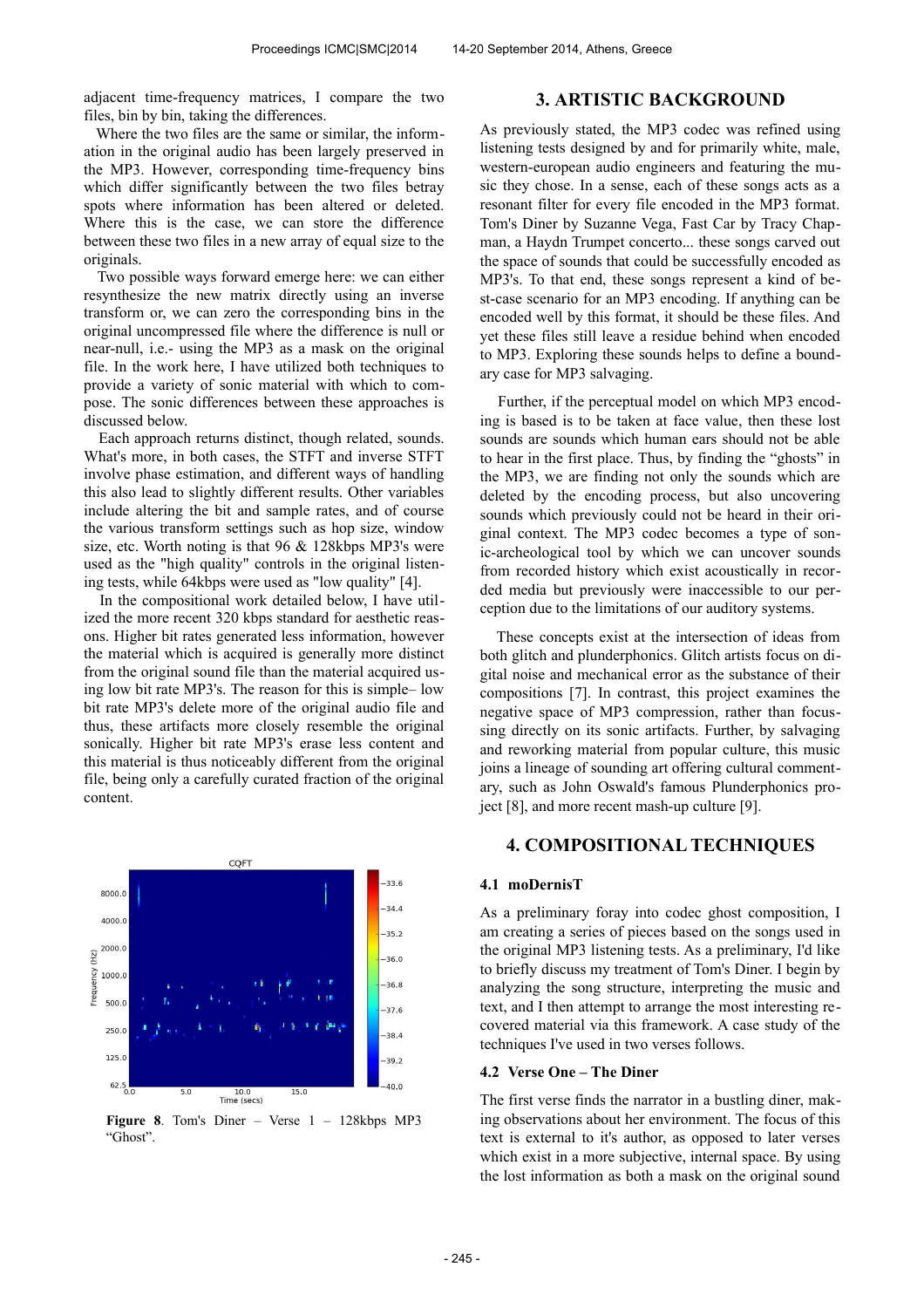file and by resynthesizing directly, I was able to isolate both clear, pitched content and more ephemeral transient signals. By varying the masking threshold, experimenting with different window and hop sizes, and by either attempting phase estimation or simply discarding all phase information from the original signal, I was able to generate a fairly wide variety of material. Sifting through numerous slight variations on the two basic kinds of material, pitched and transient, I narrowed my focus to a collection of reconstructions which sounded either whisper-like or which offered pointillistically distributed pitches.

 Using the python library headspace, and a reverb model of a small diner, I began to construct a virtual 3-d space. Beginning by fragmenting and scrambling the more transient material, I applied head related transfer functions to simulate the background conversation one might hear in a diner. Tracking the amplitude of the original melody in the verse, I applied a loose amplitude envelope to these signals. Thus, a remnant of the original vocal line comes through in its amplitude contour.

 Having constructed this background, prominent pitches from the original melody appear and disappear, located variously in this virtual space. These ephemeral sounds hint at a familiar melody, playing with aural memory and imagination, a flickering apparition hovering at the border of consciousness.

## **4.3 Verse Five – "I am thinking of your voice..."**

The fifth verse finds the narrator in a very different psychological state. Instead of buoyantly attending to the activity of the room, she is lost in thought, remembering. Accordingly, I have given this material more space. It is less fragmented, the constant background conversation has receded, the virtual space has drawn closer, it feels more internal than external. Key phrases and snippets of the melody emerge more clearly. When the outro arrives the familiar melody is once again obscured, replaced by mere hints at its former presence. We hear mostly transients, but internally we might fill in the rest.

## **5. FUTURE DIRECTIONS**

Moving forward, I am planning a series of related compositions. First, I plan to explore the songs involved in the listening tests more deeply, both horizontally and vertically, by delving further into the sound world opened up by Tom's Diner, but also crafting new works from the other listening test songs. Following this, I envision working with newly created material to highlight even more explicitly the filtering effect of this codec, and it's relation to the approximations involved in our own auditory perception.

 The songs used in developing the MP3 codec are notable for what they are not: they are not music from other cultures, not hip-hop or dance music, nothing with prominent low frequencies, nothing particularly noisy, no outright aggressive sounds, nothing lo-fi. Rather, these sounds have been broadly institutionally accepted and conform to accepted standards of production and recording technique [4]. As MP3's have invaded more and more contemporary listening spaces, the class of privileged sounds which the format inadvertently creates has become more apparent. Originally developed for suboptimal listening environments, MP3's are now heard everywhere, at home, streaming in stores and public spaces, over highfidelity car stereo systems. This format has become a curator for these spaces: allowing in a great deal of wonderful sound, yes, but at the exclusion of a vast territory in the available sonic terrain. Composing with these sounds and injecting them back into contemporary listening spaces is one possible act of resistance, one available mode of cultural critique.

 While the format is indeed based on a perceptual model of human hearing, this model is only an approximation. Many of the sounds deleted by MP3 encoding are indeed sounds that we would not hear in context. I submit that these sounds are nonetheless interesting for precisely that reason. This process reveals to us sounds that we would not otherwise hear due to the limitations of our perception. This is not the whole story though. We perceive sound not only through our ears but also through our bodies, especially when experiencing low frequencies as the mechanical vibrations that they are. The perceptual model is thus incomplete to begin with in that it equates the experience of sound with hearing only, when we know it a priori to be more than that. Further, it would be folly to assume that the implementation of the perceptual model used in MP3 encoding is in all cases perfect even given its limited premises, and a simple examination of the literature on listening tests, or even a simple experiment with ones own perception, reveals these shortcomings. Thus, the ghosts we find here are also sounds that are taken from us in the current sonic culture which values MP3's above all other formats and modes of musical dissemination. We thus draw attention to the limitations of this ubiquitous format and hope to point towards a day when we will not have to sacrifice sonic information in the interests of limited bandwidths and storage capacities.

 There are various technical areas related to this work which are open territory for exploration: from developing an MP3 negative-space codec (an "anti-encoder") to exploring the idea of anti-filtering and anti-processing more generally, we might develop new tools to explicitly explore the sounds which our most commonly used techniques preclude. Further, we might develop real-time implementations of these effects. I have recently begun development of both real-time MP3 and Anti-MP3 filters. Numerous approaches are possible here and could lead to interesting new audio plug-ins and compositions based on these sounds. Finally, one might consider using a similar approach as this to uncover previously inaccessible sounds in the history of recorded music– sounds which, due to our perceptual limitations, might only be accessible now.